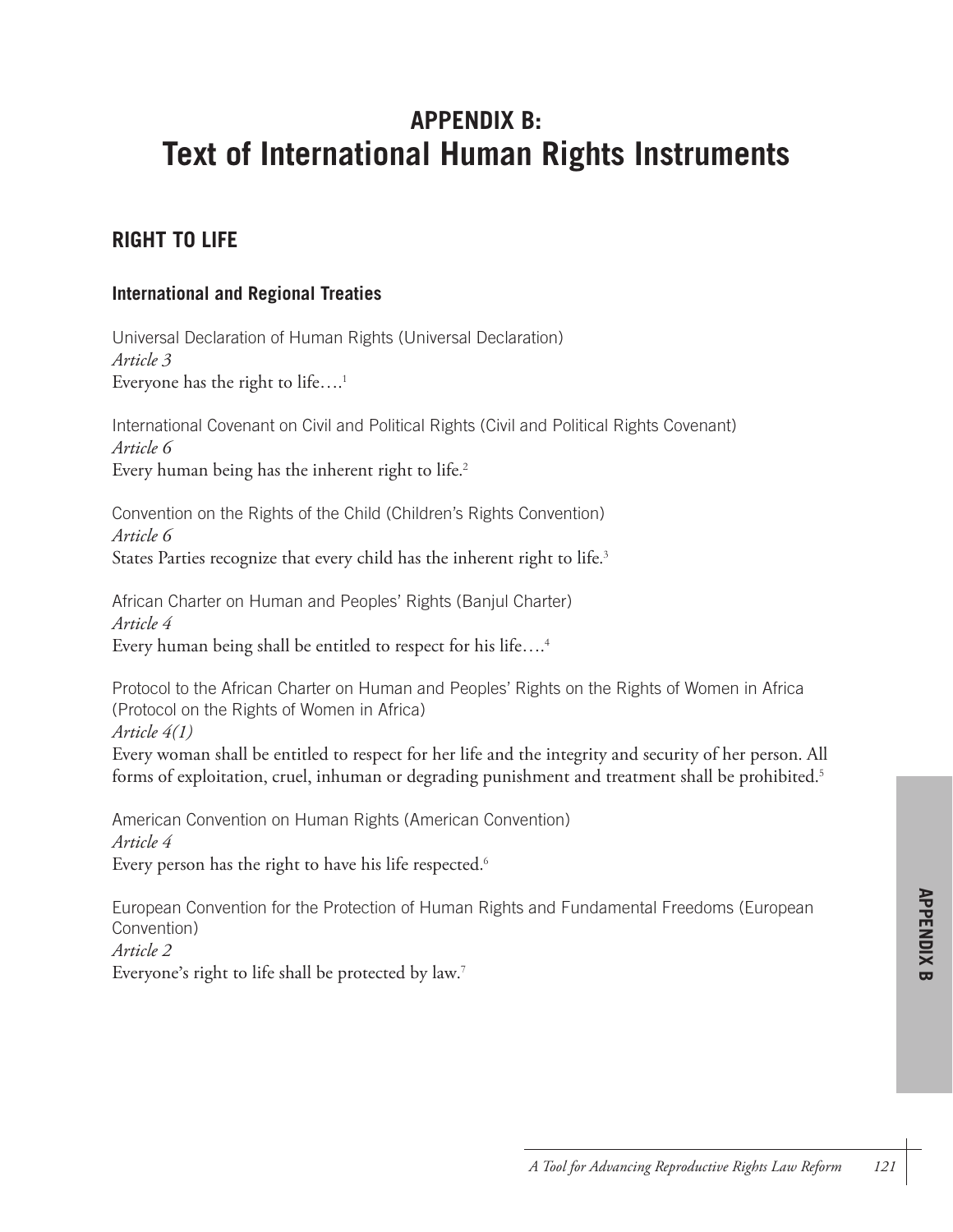### **International Consensus Documents**

Programme of Action of the International Conference on Population and Development (ICPD Programme of Action) *Principle 1* Everyone has the right to life....<sup>8</sup>

# **RIGHT TO SECURITY OF PERSON**

### **International and Regional Treaties**

Universal Declaration *Article 3* Everyone has the right to life, liberty and security of person.<sup>9</sup>

Civil and Political Rights Covenant *Article 9(1)* Everyone has the right to liberty and security of person. 10

Children's Rights Convention

*Article 19*

States Parties shall take all appropriate legislative, administrative, social and educational measures to protect the child from all forms of physical or mental violence, injury or abuse, neglect or negligent treatment, maltreatment or exploitation, including sexual abuse, while in the care of parent(s), legal guardian(s) or any other person who has the care of the child. 11

Banjul Charter *Article 4*

Human beings are inviolable. Every human being shall be entitled to respect for his life and the integrity of his person. No one may be arbitrarily deprived of this right. 12

### *Article 6*

Every individual shall have the right to liberty and to the security of his person. No one may be deprived of his freedom except for reasons and conditions previously laid down by law. 13

Protocol on the Rights of Women in Africa *Article 4(1)*

Every woman shall be entitled to respect for her life and the integrity and security of her person. All forms of exploitation, cruel, inhuman or degrading punishment and treatment shall be prohibited.<sup>14</sup>

American Convention *Article 7(1)* Every person has the right to personal liberty and security. 15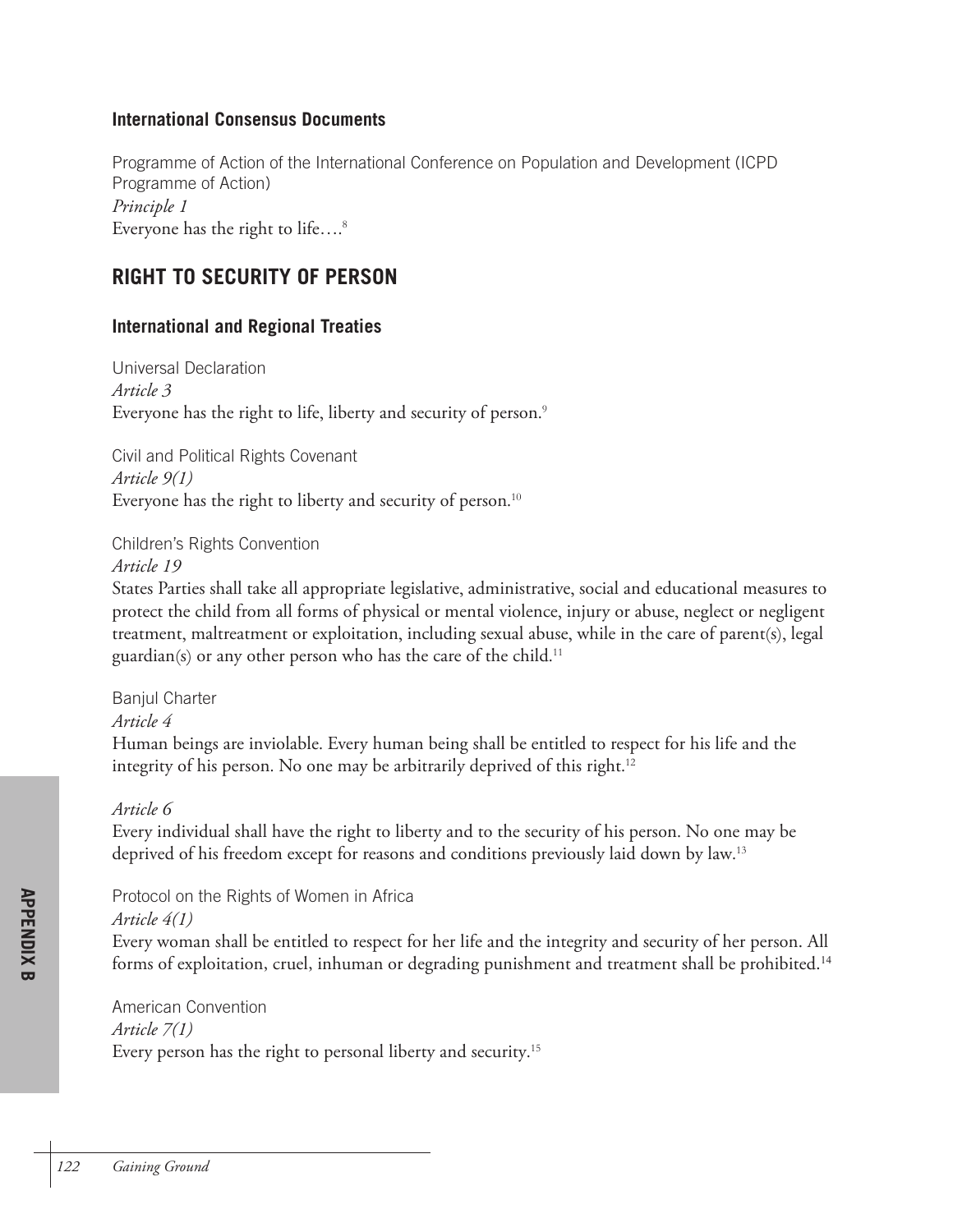European Convention *Article 5(1)* Everyone has the right to liberty and security of person.<sup>16</sup>

### **International Consensus Documents**

ICPD Programme of Action *Principle 1* Everyone has the right to life, liberty and security of person.<sup>17</sup>

# **RIGHT TO HEALTH**

### **International and Regional Treaties**

Universal Declaration

*Article 25(1)*

Everyone has the right to a standard of living adequate for the health and well-being of himself and of his family….18

*Article 25(2)*

Motherhood … [is] entitled to special care and assistance. 19

International Covenant on Economic, Social and Cultural Rights (Economic, Social and Cultural Rights Covenant)

*Article 10(2)*

Special protection should be accorded to mothers during a reasonable period before and after childbirth. 20

*Article 12* The States Parties to the present Covenant recognize the right of everyone to the enjoyment of the highest attainable standard of physical and mental health.<sup>21</sup>

*Article 15(1)(b)*

The States Parties to the present Covenant recognize the right of everyone to enjoy the benefits of scientific progress and its applications.<sup>22</sup>

Convention on the Elimination of All Forms of Discrimination against Women (CEDAW) *Article 12(1)*

States Parties shall take all appropriate measures to eliminate discrimination against women in the field of health care in order to ensure, on a basis of equality of men and women, access to health care services, including those related to family planning.<sup>23</sup>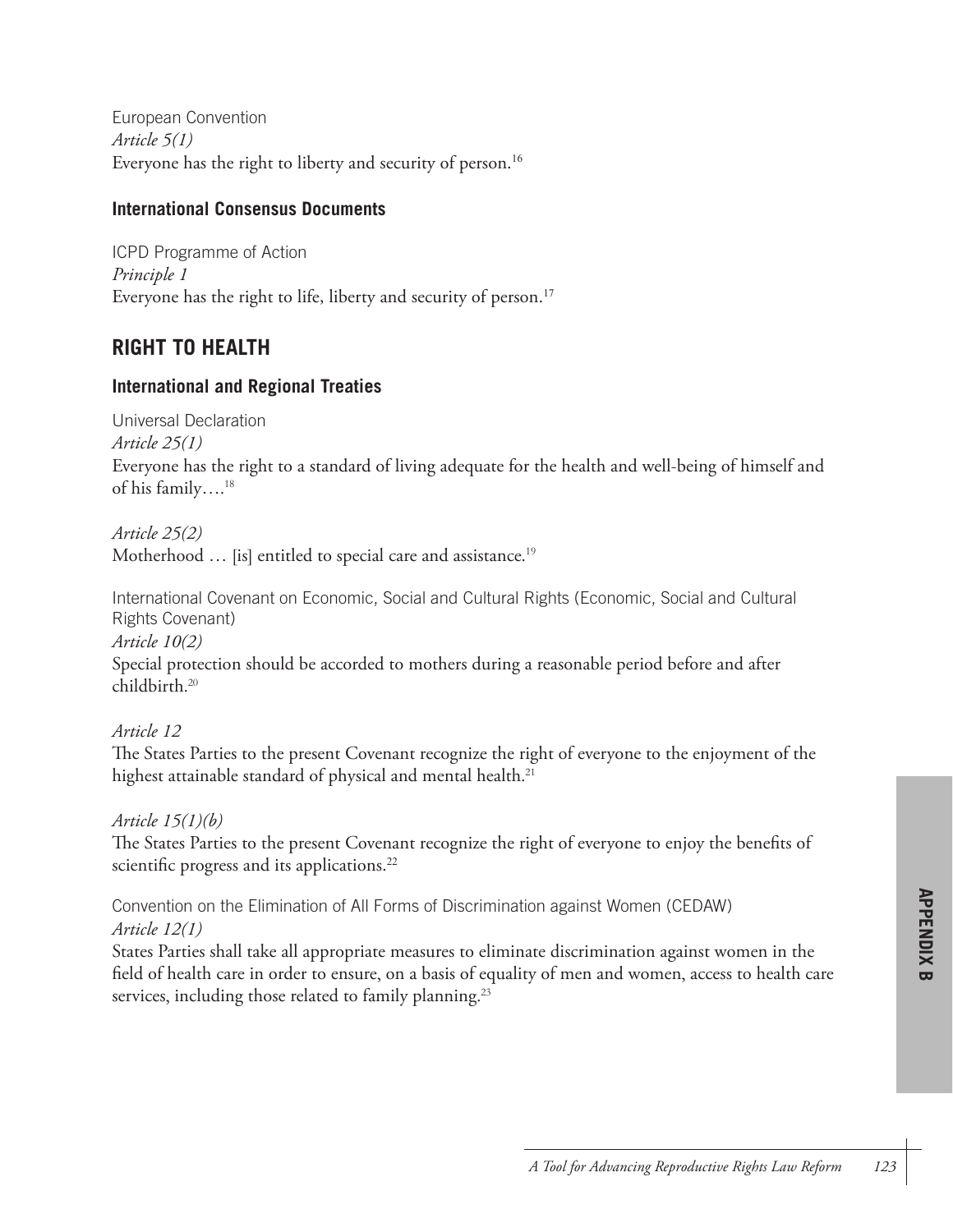### *Article 12(2)*

States Parties shall ensure to women appropriate services in connection with pregnancy, confinement and the post-natal period, granting free services where necessary, as well as adequate nutrition during pregnancy and lactation. 24

### Children's Rights Convention

### *Article 24(1)*

States Parties recognize the right of the child to the enjoyment of the highest attainable standard of health….25

### *Article 24(2)(d)*

States Parties shall pursue full implementation of this right and, in particular, shall take appropriate measures: (d) To ensure appropriate pre-natal and post-natal health care for mothers. 26

### *Article 24(2)(f)*

States Parties … shall take appropriate measures: To develop preventive health care, guidance for parents and family planning education and services. 27

### *Article 24(3)*

States Parties shall take all effective and appropriate measures with a view to abolishing traditional practices prejudicial to the health of children. 28

### Banjul Charter

#### *Article 16(1)*

Every individual shall have the right to enjoy the best attainable state of physical and mental health.<sup>29</sup>

### *Article 16(2)*

States Parties to the present Charter shall take the necessary measures to protect the health of their people and to ensure that they receive medical attention when they are sick. $^{30}$ 

Protocol on the Rights of Women in Africa *Article 14(2)*

States Parties shall take all appropriate measures to:

a) provide adequate, affordable and accessible health services, including information, education and communication programmes to women especially those in rural areas; b) establish and strengthen existing pre-natal, delivery and post-natal health and nutritional services for women during pregnancy and while they are breast-feeding; c) protect the reproductive rights of women by authorising medical abortion in cases of sexual assault, rape, incest, and where the continued pregnancy endangers the mental and physical health of the mother or the life of the mother or the foetus. 31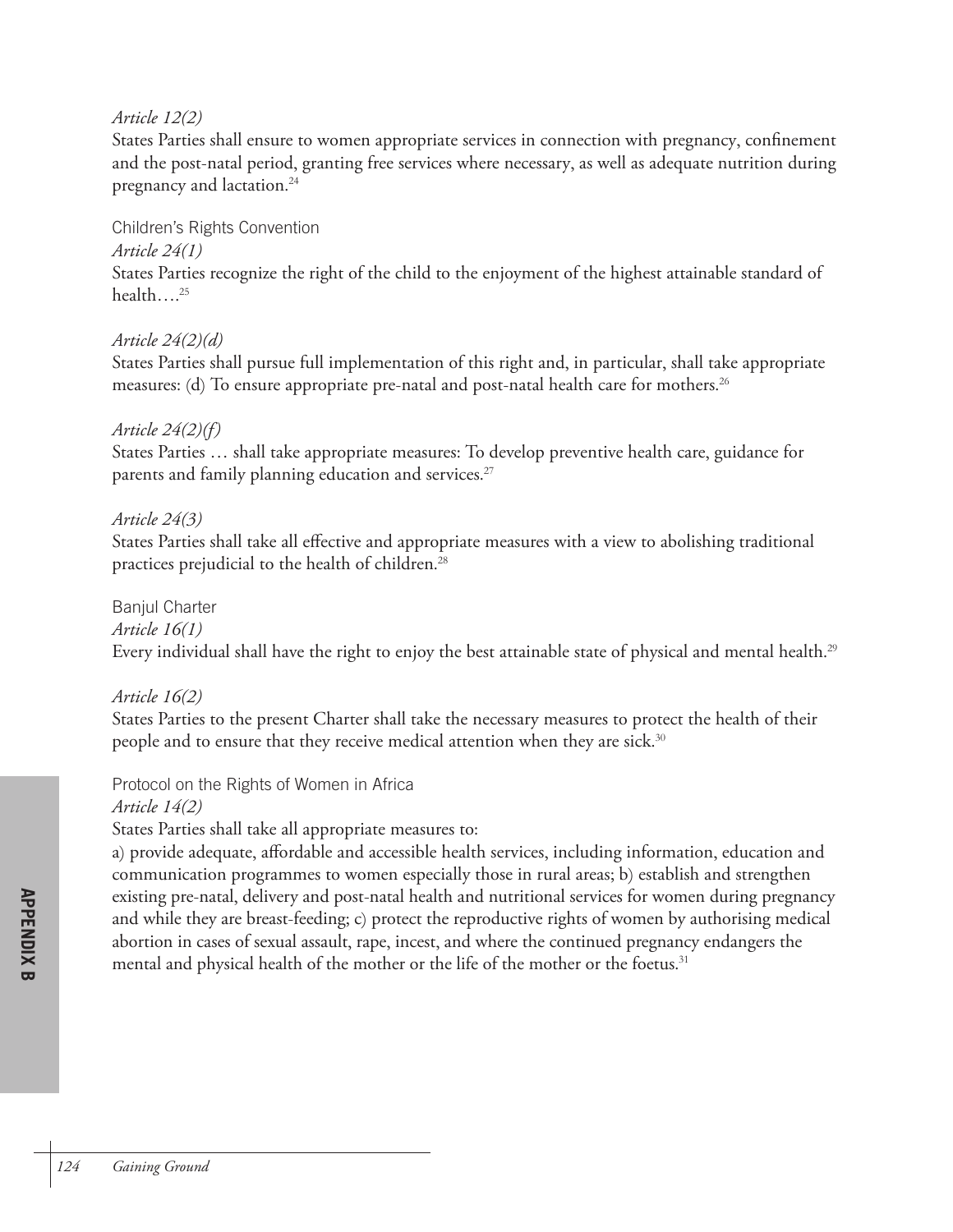Additional Protocol to the American Convention on Human Rights in the Area of Economic, Social and Cultural Rights (Protocol of San Salvador) *Article 10(1)*

Everyone shall have the right to health, understood to mean the enjoyment of the highest level of physical, mental and social well-being. 32

### *Article 10(2)*

In order to ensure the exercise of the right to health, the States Parties agree to recognize health as a public good and, particularly, to adopt the following measures to ensure that right: (a) Primary health care, that is, essential health care made available to all individuals and families in the community; (b) Extension of the benefits of health services to all individuals subject to the State's jurisdiction;(c) Universal immunization against the principal infectious diseases; (d) Prevention and treatment of endemic, occupational and other diseases; (e) Education of the population on the prevention and treatment of health problems, and (f) Satisfaction of the health needs of the highest risk groups and of those whose poverty makes them the most vulnerable.<sup>33</sup>

### **International Consensus Documents**

### ICPD Programme of Action

#### *Paragraph 7.2*

Reproductive health is a state of complete physical, mental and social well-being and not merely the absence of disease or infirmity, in all matters relating to the reproductive system and to its functions and processes. 34

Beijing Declaration and Platform for Action (Beijing Platform for Action)

### *Paragraph 94*

[Men and women have the right to access] appropriate health-care services that will enable women to go safely through pregnancy and childbirth.…35

### *Paragraph 106(c)*

[Governments should] remove all barriers to women's health services and provide a broad range of health-care services....36

### *Paragraph 106(e)*

[Governments should] [p]rovide more accessible, available and affordable primary health-care services of high quality, including sexual and reproductive health care, which includes family planning information and services, and giving particular attention to maternal and emergency obstetric care....<sup>37</sup>

### *Paragraph 106(i)*

[Governments should] reduce ill health and maternal morbidity and achieve world wide the agreedupon goal of reducing maternal mortality by at least 50 per cent of the 1990 levels by the year 2000 and a further one half by the year 2015.…38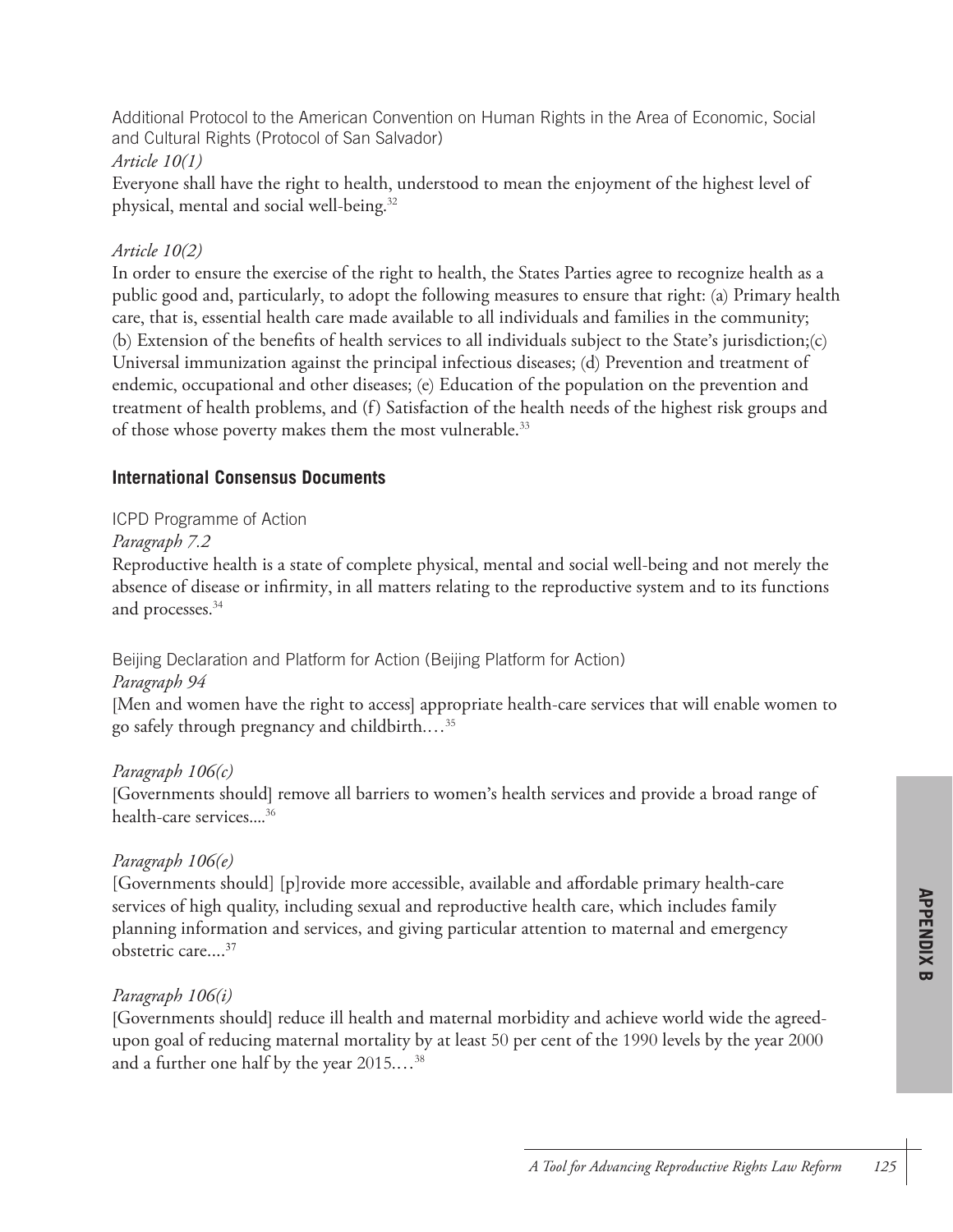# **RIGHT TO FREEDOM FROM DISCRIMINATION**

### **International and Regional Treaties**

Civil and Political Rights Covenant

*Article 2(1)*

Each State Party to the present Covenant undertakes to respect and to ensure to all individuals within its territory and subject to its jurisdiction the rights recognized in the present Covenant, without distinction of any kind, such as race, colour, sex, language, religion, political or other opinion….39

Economic, Social and Cultural Rights Covenant

*Article 2(2)*

The States Parties to the present Covenant undertake to guarantee that the rights enunciated in the present Covenant will be exercised without discrimination of any kind as to race, colour, sex, [or] language....<sup>40</sup>

#### CEDAW

#### *Article 1*

…the term 'discrimination against women' shall mean any distinction, exclusion or restriction made on the basis of sex which has the effect or purpose of impairing or nullifying the recognition, enjoyment or exercise by women, irrespective of their marital status, on a basis of equality of men and women, of human rights and fundamental freedoms in the political, economic, social, cultural, civil or any other field. 41

Children's Rights Convention

### *Article 2(1)*

States Parties shall respect and ensure the rights set forth in the present Convention to each child within their jurisdiction without discrimination of any kind…<sup>42</sup>

# Banjul Charter

*Article 18(3)*

The State shall ensure the elimination of every discrimination against women and also ensure the protection of the rights of the woman and the child as stipulated in international declarations and conventions. 43

### *Article 28*

Every individual shall have the duty to respect and consider his fellow beings without discrimination….44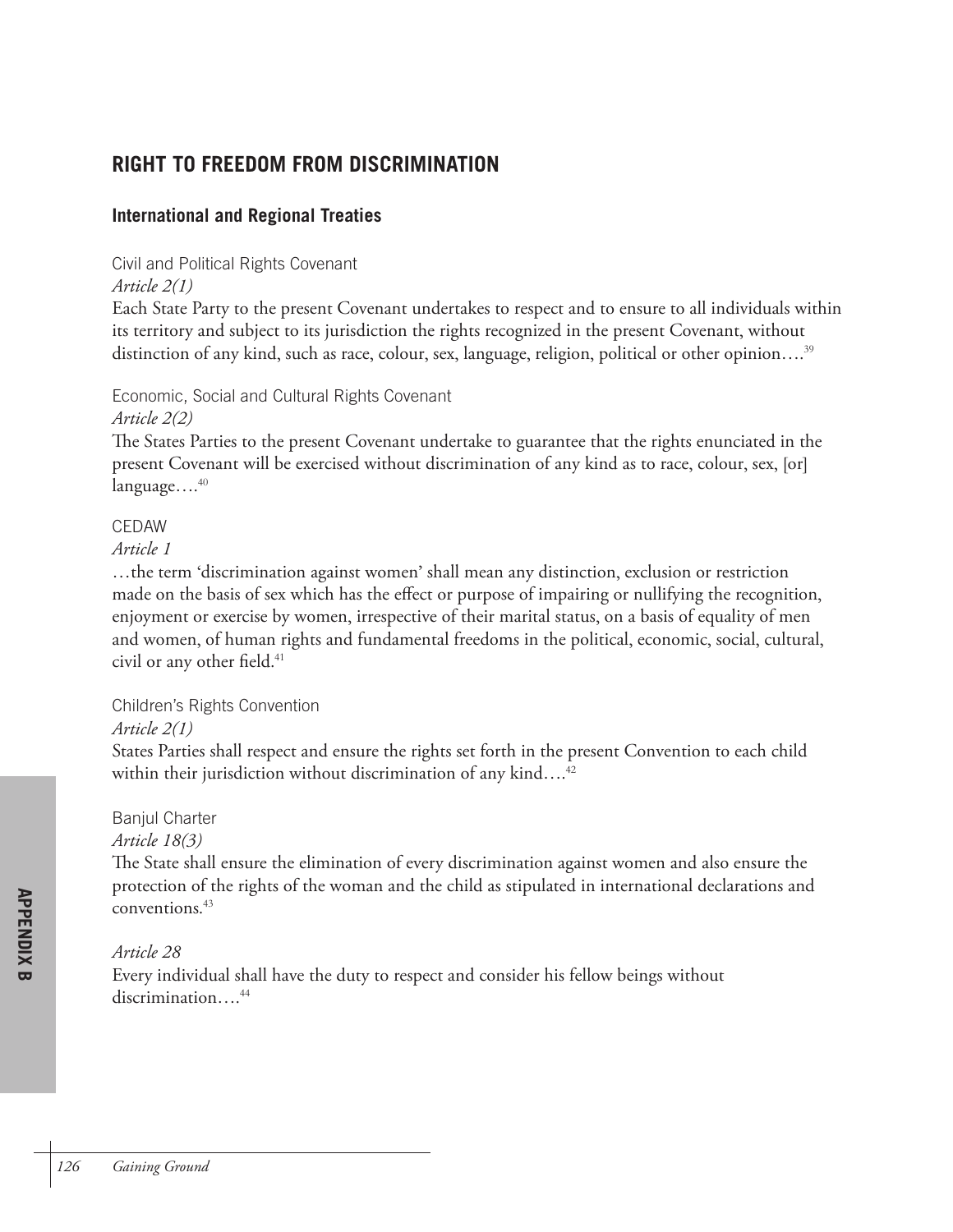Protocol on the Rights of Women in Africa

*Article 2(1)*

States Parties shall combat all forms of discrimination against women through appropriate legislative, institutional and other measures. In this regard they shall:

a) include in their national constitutions and other legislative instruments, if not already done, the principle of equality between women and men and ensure its effective application; b) enact and effectively implement appropriate legislative or regulatory measures, including those prohibiting and curbing all forms of discrimination particularly those harmful practices which endanger the health and general well-being of women;

c) integrate a gender perspective in their policy decisions, legislation, development plans, programmes and activities and in all other spheres of life;

d) take corrective and positive action in those areas where discrimination against women in law and in fact continues to exist;

e) support the local, national, regional and continental initiatives directed at eradicating all forms of discrimination against women.<sup>45</sup>

American Convention

# *Article 1(1)*

The States Parties to this Convention undertake to respect the rights and freedoms recognized herein and to ensure to all persons subject to their jurisdiction the free and full exercise of those rights and freedoms, without any discrimination for reasons of race, color, [or] sex....<sup>46</sup>

European Convention

*Article 14*

The enjoyment of the rights and freedoms set forth in this Convention shall be secured without discrimination on any ground such as sex, [or] race....<sup>47</sup>

# **International Consensus Documents**

ICPD Programme of Action

*Principle 1*

Everyone is entitled to all the rights and freedoms set forth in the Universal Declaration of Human Rights, without distinction of any kind, such as race, colour, sex, language, [or] religion….48

# **RIGHT TO REPRODUCTIVE SELF-DETERMINATION**

# **International and Regional Treaties**

# CEDAW

*Article 10(h)*

States Parties shall … ensure … [a]ccess to specific educational information to help to ensure the health and well-being of families, including information and advice on family planning. 49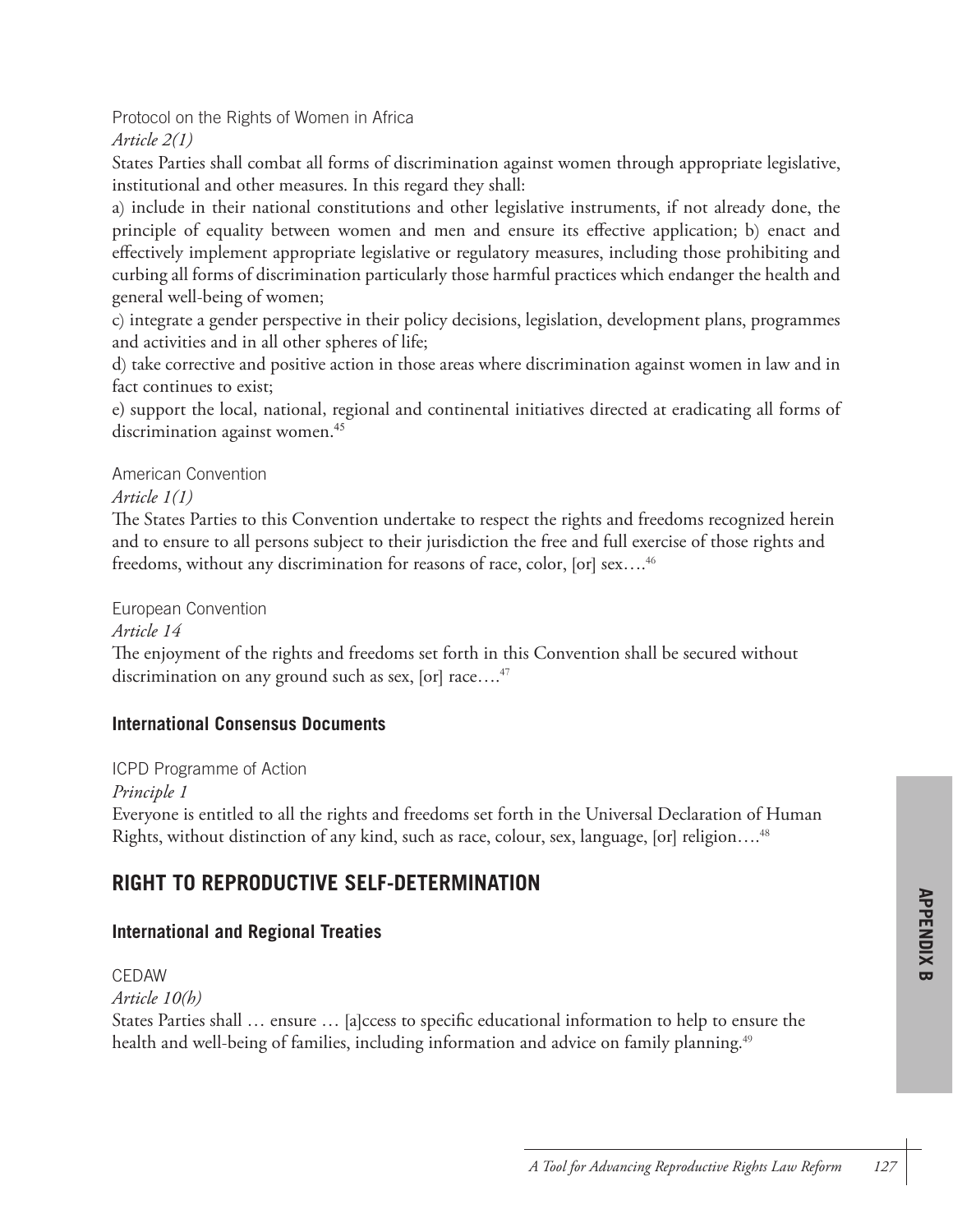### *Article 16(1)(e)*

States Parties shall … ensure, on a basis of equality of men and women: The same rights to decide freely and responsibly on the number and spacing of their children and to have access to the information, education and means to enable them to exercise these rights. $^{50}$ 

## Banjul Charter

### *Article 4*

Human beings are inviolable. Every human being shall be entitled to respect for … the integrity of his person. 51

### *Article 6*

Every individual shall have the right to liberty and to the security of his person. 52

### *Article 9(1)*

Every individual shall have the right to receive information.<sup>53</sup>

Protocol on the Rights of Women in Africa

### *Article 14(1)*

States Parties shall ensure that the right to health of women, including sexual and reproductive health is respected and promoted. This includes:

a) the right to control their fertility;

b) the right to decide whether to have children, the number of children and the spacing of children;

c) the right to choose any method of contraception;

d) the right to self protection and to be protected against sexually transmitted infections, including HIV/AIDS;

e) the right to be informed on one's health status and on the health status of one's partner, particularly if affected with sexually transmitted infections, including HIV/AIDS, in accordance with internationally recognised standards and best practices;

f) the right to have family planning education. 54

# **International Consensus Documents**

### ICPD Programme of Action

### *Paragraph 7.3*

[Reproductive] rights rest on the recognition of the basic right of all couples and individuals to decide freely and responsibly the number, spacing and timing of their children and to have the information and means to do so …. [The definition of reproductive rights] also includes their right to make decisions concerning reproduction free of discrimination, coercion and violence, as expressed in human rights documents. 55

### *Paragraph 7.12*

The aim of family-planning programmes must be to enable couples and individuals to decide freely and responsibly the number and spacing of their children and to have the information and means to do so and to ensure informed choices and make available a full range of safe and effective methods. 56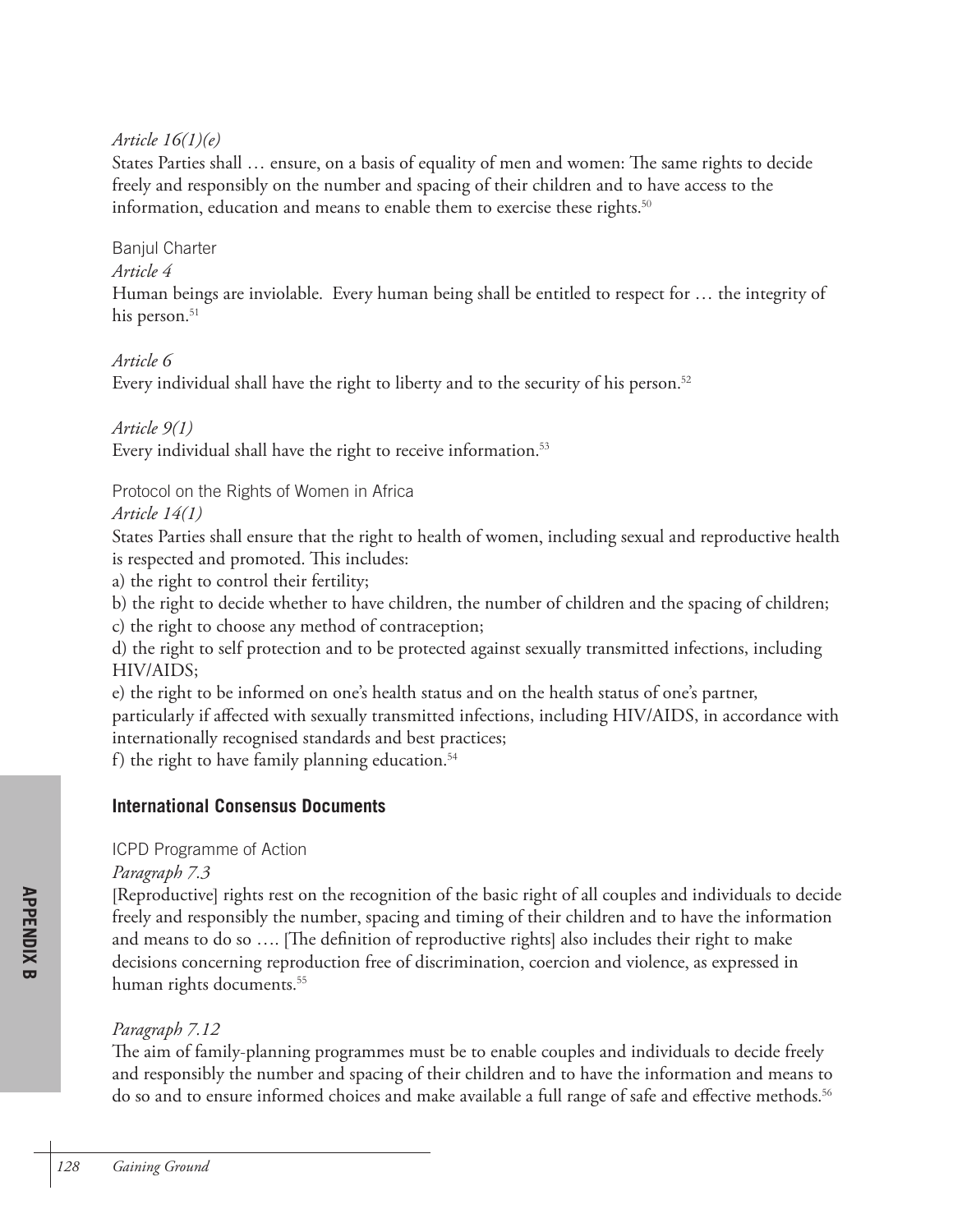# **RIGHTS TO INFORMATION AND EDUCATION**

### **International and Regional Treaties**

Universal Declaration

### *Article 19*

Everyone has the right to freedom of opinion and expression; this right includes freedom to hold opinions without interference and to seek, receive and impart information and ideas through any media and regardless of frontiers. 57

### *Article 26*

1) Everyone has the right to education.

2) Education shall be directed to the full development of the human personality and to the strengthening of respect for human rights and fundamental freedoms. 58

Civil and Political Rights Covenant *Article 19(2)*

Everyone shall have the right to freedom of expression; this right shall include freedom to seek, receive and impart information and ideas of all kinds, regardless of frontiers, either orally, in writing or in print, in the form of art, or through any other media of his choice.<sup>59</sup>

### Economic, Social and Cultural Rights Covenant

*Article 13(1)*

The States Parties to the present Covenant recognize the right of everyone to education. They agree that education shall be directed to the full development of the human personality and the sense of its dignity, and shall strengthen the respect for human rights and fundamental freedoms. They further agree that education shall enable all persons to participate effectively in a free society, promote understanding, tolerance and friendship among all nations and all racial, ethnic or religious groups, and further the activities of the United Nations for the maintenance of peace. $^\mathrm{60}$ 

International Convention on the Elimination of All Forms of Racial Discrimination *Article 5*

In compliance with the fundamental obligations laid down in article 2 of this Convention, States Parties undertake to prohibit and to eliminate racial discrimination in all its forms and to guarantee the right of everyone, without distinction as to race, colour, or national or ethnic origin, to equality before the law, notably in the enjoyment of the following rights: ...(e)(v) The right to education....<sup>61</sup>

### CEDAW

### *Article 10*

States Parties shall take all appropriate measures to eliminate discrimination against women in order to ensure to them equal rights with men in the field of education and in particular to ensure, on a basis of equality of men and women: ...

(c) The elimination of any stereotyped concept of the roles of men and women at all levels and in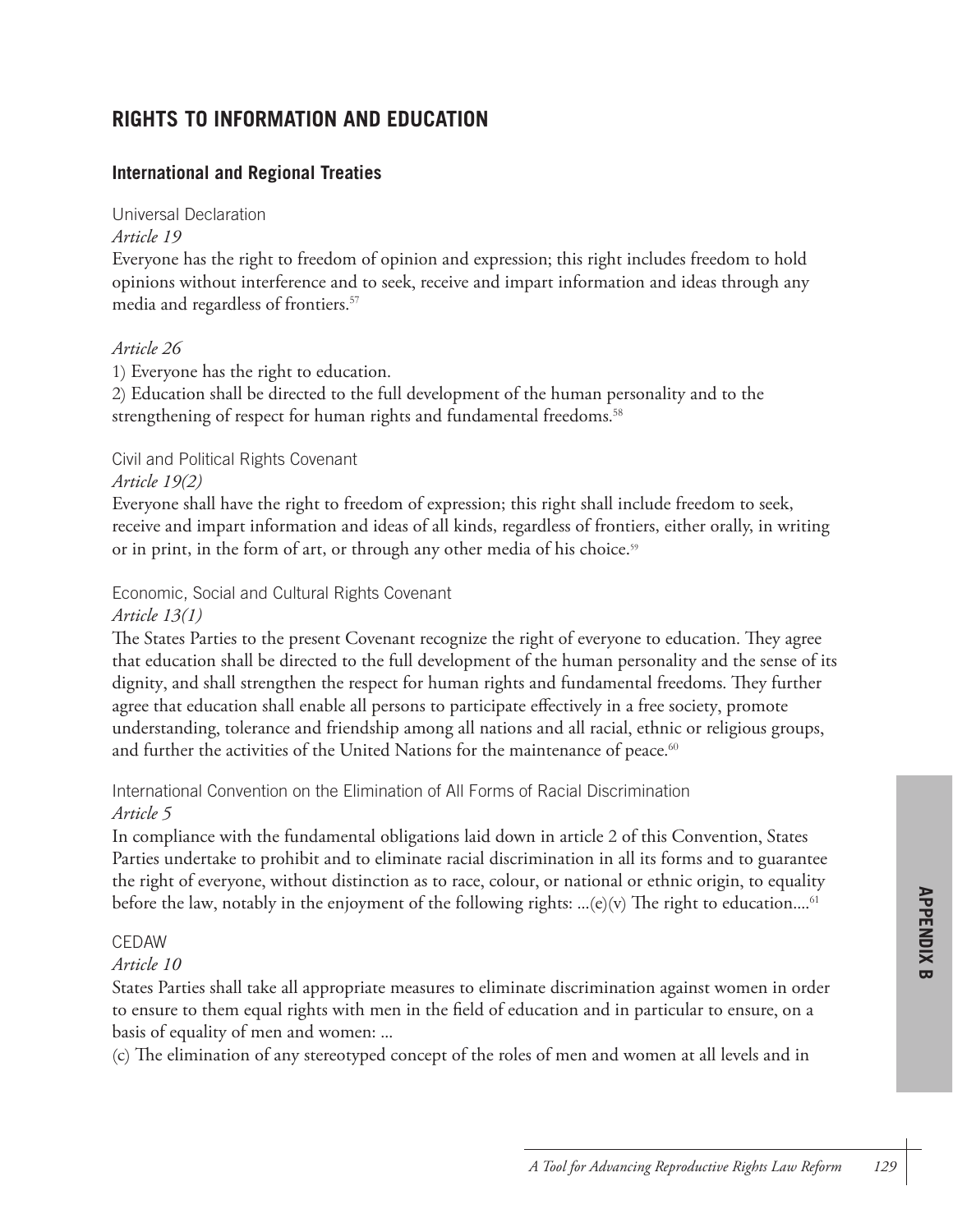all forms of education by encouraging coeducation and other types of education which will help to achieve this aim and, in particular, by the revision of textbooks and school programmes and the adaptation of teaching methods...

(h) Access to specific educational information to help to ensure the health and well-being of families, including information and advice on family planning.<sup>62</sup>

Children's Rights Convention *Article 28(1)* States Parties recognize the right of the child to education.<sup>63</sup>

Protocol on the Rights of Women in Africa

*Article 12*

1. States Parties shall take all appropriate measures to:

(a) eliminate all forms of discrimination against women and guarantee equal opportunity and access in the sphere of education and training...

(c) protect women, especially the girl-child from all forms of abuse, including sexual harassment in schools and other educational institutions and provide for sanctions against the perpetrators of such practices...

(e) integrate gender sensitisation and human rights education at all levels of education curricula including teacher training. 64

Protocol of San Salvador *Article 13(1)* Everyone has the right to education. 65

### *Article 10(2)*

In order to ensure the exercise of the right to health, the States Parties agree to recognize health as a public good and, particularly, to adopt the following measures to ensure that right: ... Education of the population on the prevention and treatment of health problems...<sup>66</sup>

### **International Consensus Documents**

Beijing Platform for Action

*Paragraph 71*

Discrimination in girls' access to education persists in many areas, owing to customary attitudes, early marriages and pregnancies, inadequate and gender-biased teaching and educational materials, sexual harassment and lack of adequate and physically and otherwise accessible schooling facilities. Girls undertake heavy domestic work at a very early age. Girls and young women are expected to manage both educational and domestic responsibilities, often resulting in poor scholastic performance and early drop-out from the educational system. This has long-lasting consequences for all aspects of women's lives. 67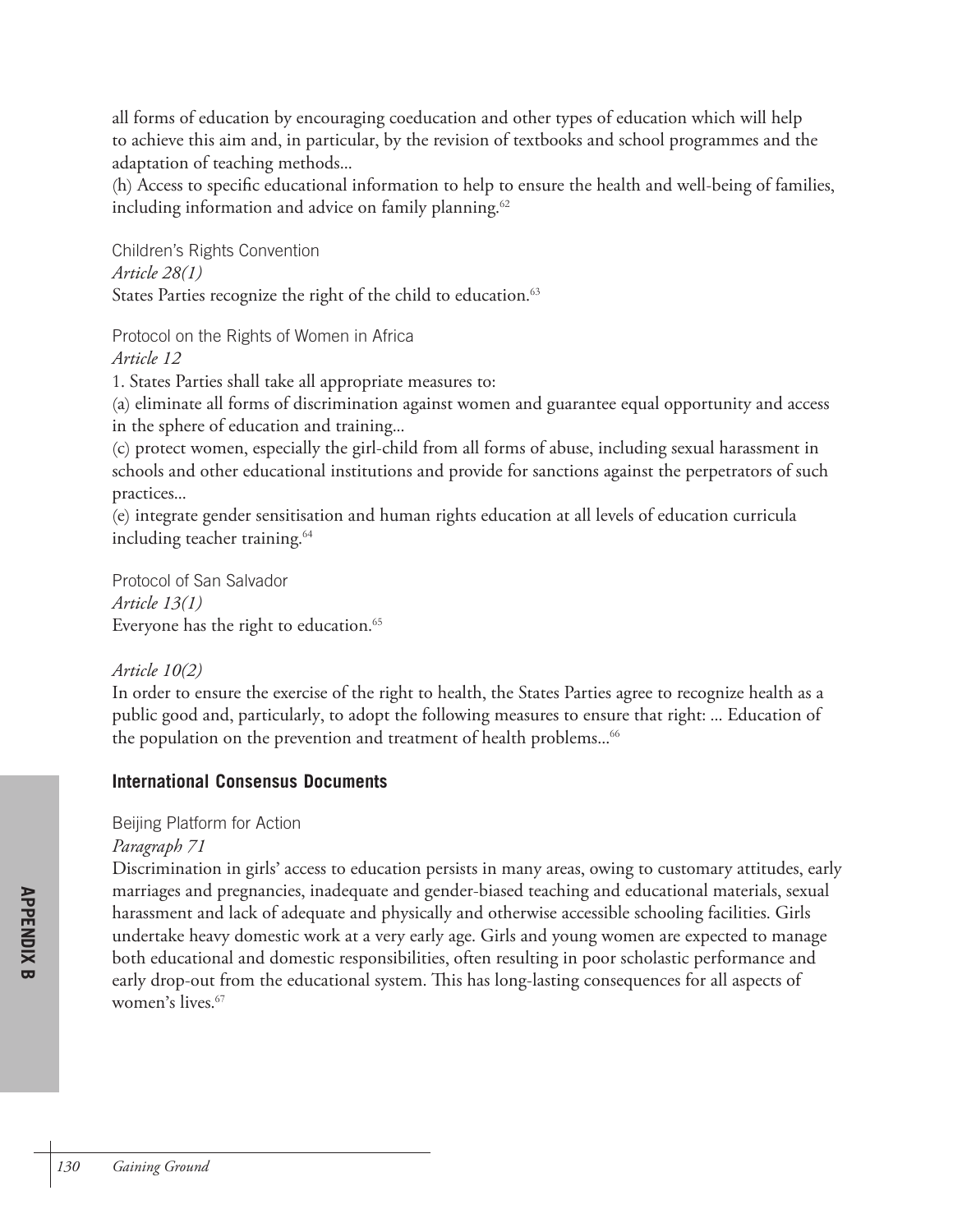# *A Tool for Advancing Reproductive Rights Law Reform 131*

**APPENDIX APPENDIX E** 

### *Paragraph 72*

Creation of an educational and social environment, in which women and men, girls and boys, are treated equally and encouraged to achieve their full potential, respecting their freedom of thought, conscience, religion and belief, and where educational resources promote non-stereotyped images of women and men, would be effective in the elimination of the causes of discrimination against women and inequalities between women and men. 68

# *Paragraph 74*

Curricula and teaching materials remain gender-biased to a large degree, and are rarely sensitive to the specific needs of girls and women. This reinforces traditional female and male roles that deny women opportunities for full and equal partnership in society. Lack of gender awareness by educators at all levels strengthens existing inequities between males and females by reinforcing discriminatory tendencies and undermining girls' self-esteem. The lack of sexual and reproductive health education has a profound impact on women and men. 69

# **RIGHT TO ENJOY THE BENEFITS OF SCIENTIFIC PROGRESS**

# **International and Regional Treaties**

Universal Declaration *Article 27(1)*

Everyone has the right freely to participate in the cultural life of the community, to enjoy the arts and to share in scientific advancement and its benefits. $^{70}$ 

Economic, Social and Cultural Rights Covenant

*Article 15(1)*

The States Parties to the present Covenant recognize the right of everyone: ...(b) To enjoy the benefits of scientific progress and its applications. 71

Protocol of San Salvador *Article 14(1)* The States Parties to this Protocol recognize the right of everyone: ...To enjoy the benefits of scientific and technological progress....72

# **MARRIAGE RIGHTS**

# **International and Regional Treaties**

Universal Declaration *Article 16(2)* Marriage shall be entered into only with the free and full consent of the intending spouses.<sup>73</sup>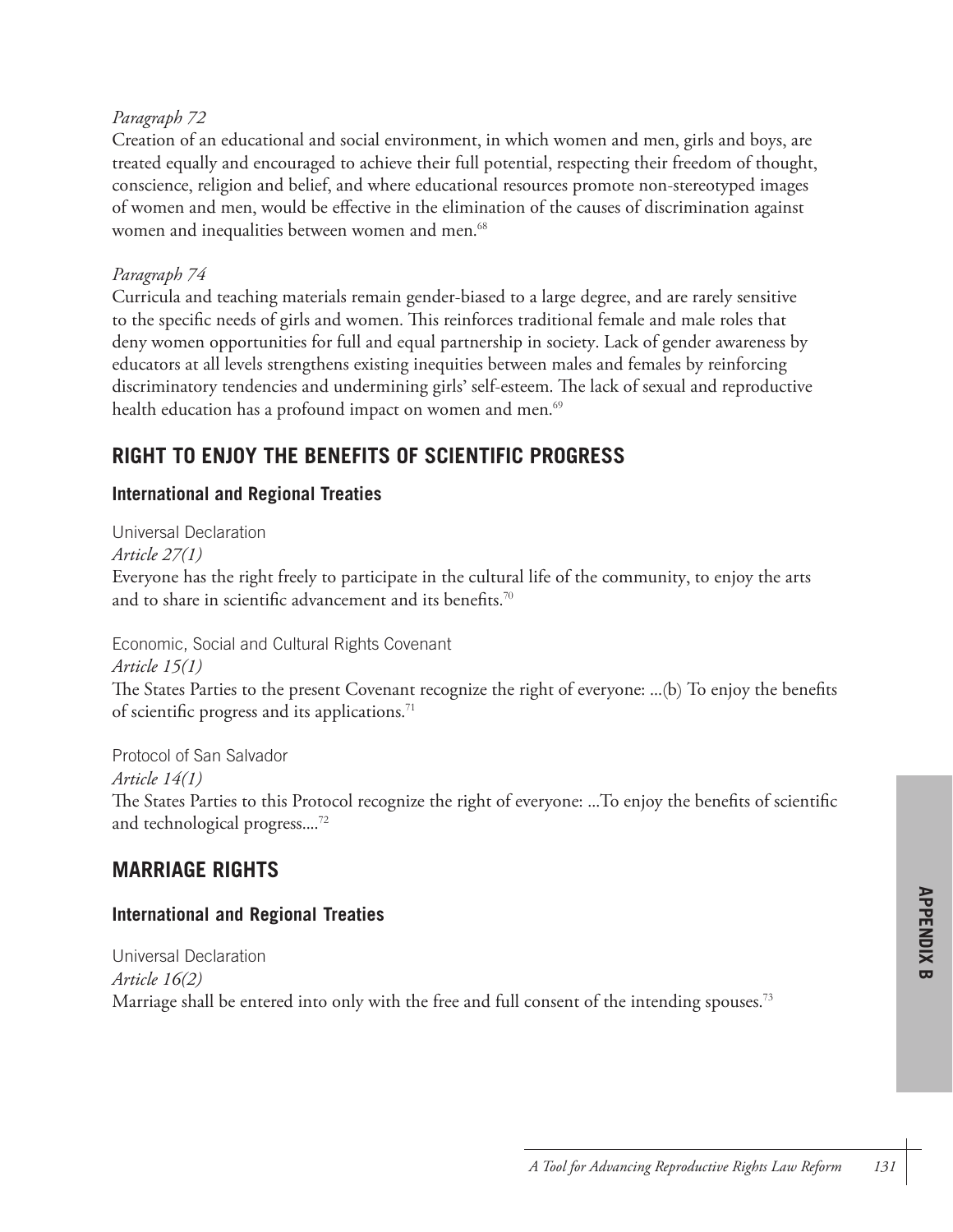Civil and Political Rights Covenant

*Article 23*

(2) The right of men and women of marriageable age to marry and to found a family shall be recognized. (3) No marriage shall be entered into without the free and full consent of the intending spouses.<sup>74</sup>

## CEDAW

*Article 16*

1. States Parties shall take all appropriate measures to eliminate discrimination against women in all matters relating to marriage and family relations and in particular shall ensure, on a basis of equality of men and women:

(a) The same right to enter into marriage;

(b) The same right freely to choose a spouse and to enter into marriage only with their free and full consent;

(c) The same rights and responsibilities during marriage and at its dissolution;

(d) The same rights and responsibilities as parents, irrespective of their marital status, in matters relating to their children; in all cases the interests of the children shall be paramount;

(e) The same rights to decide freely and responsibly on the number and spacing of their children and to have access to the information, education and means to enable them to exercise these rights;

(f) The same rights and responsibilities with regard to guardianship, wardship, trusteeship and adoption of children, or similar institutions where these concepts exist in national legislation; in all cases the interests of the children shall be paramount;

(g) The same personal rights as husband and wife, including the right to choose a family name, a profession and an occupation;

(h) The same rights for both spouses in respect of the ownership, acquisition, management, administration, enjoyment and disposition of property, whether free of charge or for a valuable consideration.

2. The betrothal and the marriage of a child shall have no legal effect, and all necessary action, including legislation, shall be taken to specify a minimum age for marriage and to make the registration of marriages in an official registry compulsory. 75

Protocol on the Rights of Women in Africa *Article 6*

States Parties shall ensure that women and men enjoy equal rights and are regarded as equal partners in marriage. They shall enact appropriate national legislative measures to guarantee that:

a) no marriage shall take place without the free and full consent of both parties;

b) the minimum age of marriage for women shall be 18 years;

c) monogamy is encouraged as the preferred form of marriage and that the rights of women in marriage and family, including in polygamous marital relationships are promoted and protected; d) every marriage shall be recorded in writing and registered in accordance with national laws, in order to be legally recognised;

e) the husband and wife shall, by mutual agreement, choose their matrimonial regime and place of residence;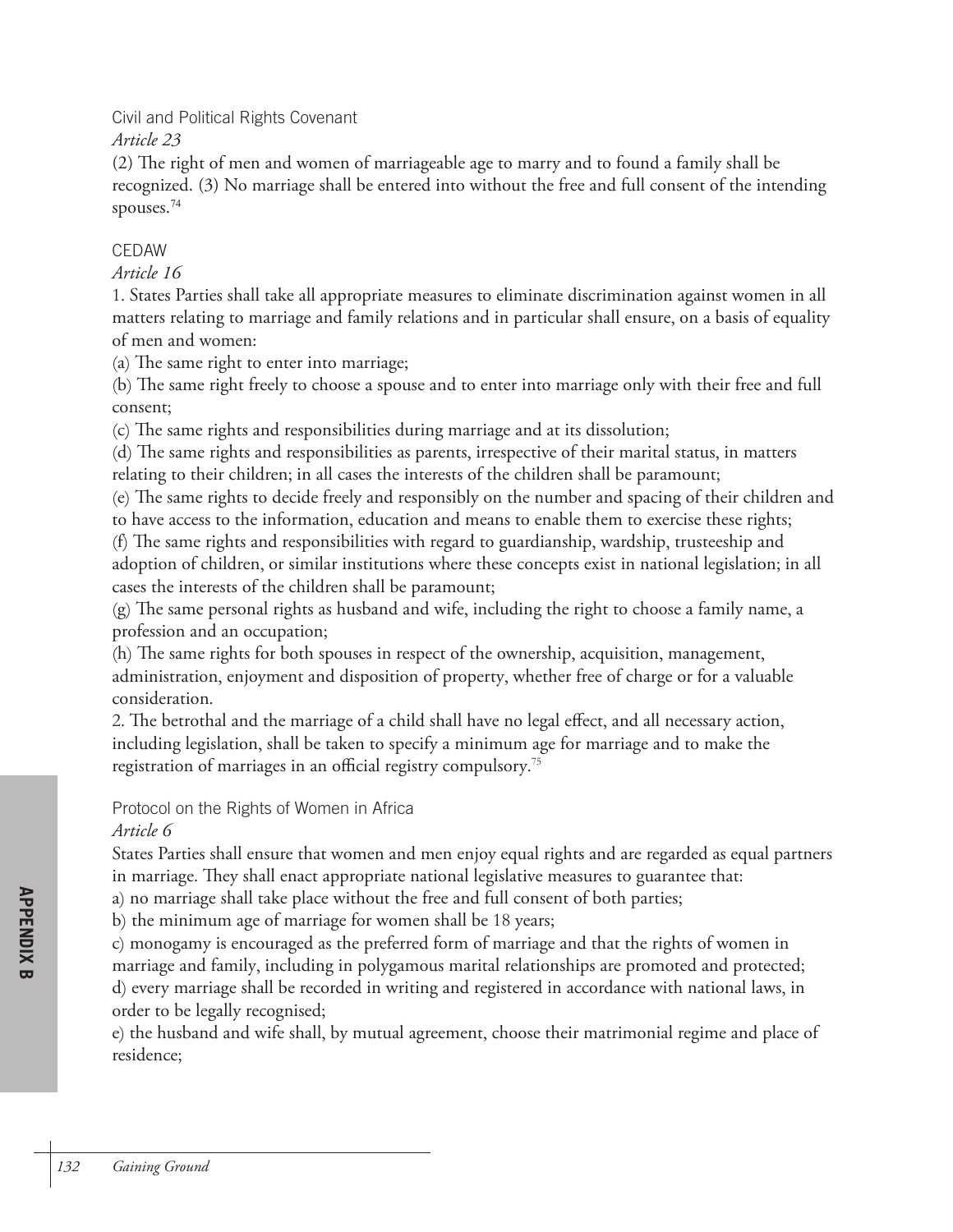f) a married woman shall have the right to retain her maiden name, to use it as she pleases, jointly or separately with her husband's surname;

g) a woman shall have the right to retain her nationality or to acquire the nationality of her husband; h) a woman and a man shall have equal rights, with respect to the nationality of their children except where this is contrary to a provision in national legislation or is contrary to national security interests; i) a woman and a man shall jointly contribute to safeguarding the interests of the family, protecting and educating their children;

j) during her marriage, a woman shall have the right to acquire her own property and to administer and manage it freely. 76

#### *Article 7*

States Parties shall enact appropriate legislation to ensure that women and men enjoy the same rights in case of separation, divorce or annulment of marriage. In this regard, they shall ensure that:

a) separation, divorce or annulment of a marriage shall be effected by judicial order;

b) women and men shall have the same rights to seek separation, divorce or annulment of a marriage; c) in case of separation, divorce or annulment of marriage, women and men shall have reciprocal

rights and responsibilities towards their children. In any case, the interests of the children shall be given paramount importance;

d) in case of separation, divorce or annulment of marriage, women and men shall have the right to an equitable sharing of the joint property deriving from the marriage. $^{77}$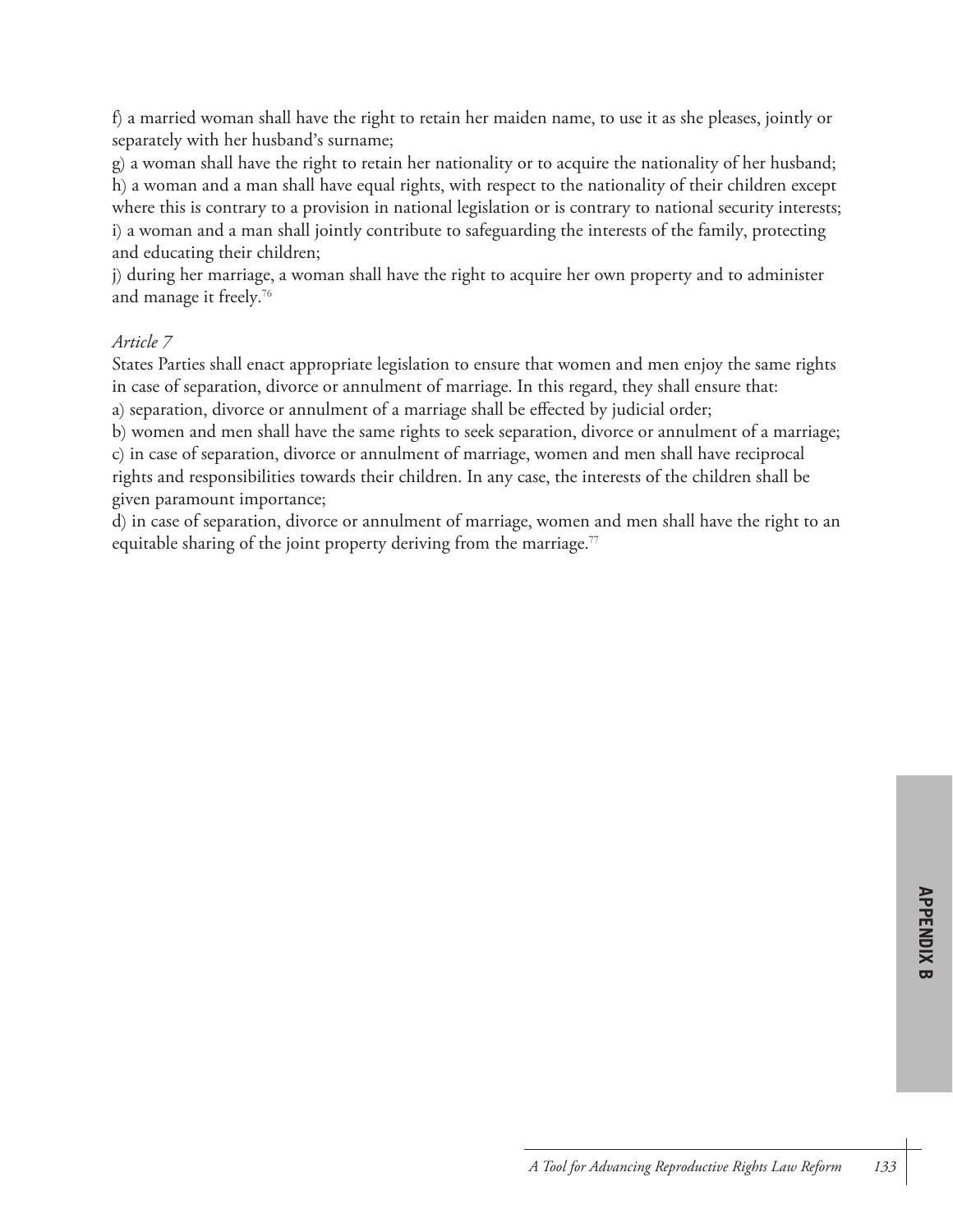### **Endnotes**

- 1. Universal Declaration of Human Rights, *adopted* Dec. 10, 1948, G.A. Res. 217A (III), at 71, art. 3, U.N. Doc. A/810 (1948) [hereinafter Universal Declaration].
- 2. International Covenant on Civil and Political Rights, G.A. Res. 2200A (XXI), U.N. GAOR, 21st Sess., Supp. No. 16, at 52, art. 6, U.N. Doc. A/6316 (1966), 999 U.N.T.S. 171 (*entry into force* March 23, 1976) [hereinafter Civil and Political Rights Covenant].
- 3. Convention on the Rights of the Child, *adopted* Nov. 20, 1989, G.A. Res. 44/25, U.N. GAOR, 44th Sess., Supp. No. 49, at 166, art. 6, U.N. Doc. A/44/49 (1989) (*entry into force* Sept. 2, 1990) [hereinafter Children's Rights Convention].
- 4. African Charter on Human and Peoples' Rights, *adopted* June 26, 1981, O.A.U. Doc. CAB/LEG/67/3/Rev.5, 21 I.L.M. 58, art. 4 (1982) (*entry into force* Oct. 21, 1986) [hereinafter Banjul Charter].
- 5. Protocol to the African Charter on Human and Peoples' Rights on the Rights of Women in Africa, *adopted* July 11, 2003, O.A.U. Doc. CAB/LEG/66.6, art. 4(1) (*entry into force* Nov. 25, 2005) [hereinafter Protocol on the Rights of Women in Africa].
- 6. American Convention on Human Rights, *signed* Nov. 22, 1969, O.A.S. Treaty Ser. No. 36, OEA/Ser.L./V/II.23.doc. 21, rev. 6, art. 4 (1978) (*entry into force* July 18, 1978) [hereinafter American Convention].
- 7. European Convention for the Protection of Human Rights and Fundamental Freedoms, *signed* Nov. 4, 1950, art. 2, 213 U.N.T.S. 222 (*entry into force* Sept. 3, 1953) [hereinafter European Convention].
- 8. *Programme of Action of the International Conference on Population and Development,* Cairo, Egypt, Sept. 5-13, 1994, princ. 1, U.N. Doc. A/CONF.171/13/Rev.1 (1995) [hereinafter *ICPD Programme of Action*].
- 9. Universal Declaration, *supra* note 1, art. 3.
- 10. Civil and Political Rights Covenant, *supra* note 2, art. 9(1).
- 11. Children's Rights Convention, *supra* note 3, art. 19.
- 12. Banjul Charter, *supra* note 4, art. 4.
- 13. *Id.* art. 6.
- 14. Protocol on the Rights of Women in Africa, *supra* note 5, art. 4(1).
- 15. American Convention, *supra* note 6, art. 7(1).
- 16. European Convention, *supra* note 7, art. 5(1).
- 17. *ICPD Programme of Action*, *supra* note 8, princ. 1.
- 18. Universal Declaration, *supra* note 1, art. 25(1).
- 19. *Id.* art. 25(2).
- 20. International Covenant on Economic, Social and Cultural Rights, G.A. Res. 2200A (XXI), U.N. GAOR, Supp. No. 16, at 49, art. 10(2), U.N. Doc A/6316 (1966), 999 U.N.T.S. 3 (*entered into force* Jan. 3, 1976) [hereinafter Economic, Social and Cultural Rights Covenant].
- 21. *Id*. art. 12.
- 22. *Id*. art 15(1)(b).
- 23. Convention on the Elimination of All Forms of Discrimination against Women, *adopted* Dec. 18, 1979, G.A. Res. 34/180, U.N. GAOR, 34th Sess., Supp. No. 46, at 193, art. 12(1), U.N. Doc. A/34/46 (1979) (*entered into force* Sept.

3, 1981) [hereinafter CEDAW].

- 24. *Id.* art. 12(2)*.*
- 25. Children's Rights Convention, *supra* note 3, art. 24(1).
- 26. *Id*. art. 24(2)(d).
- 27. *Id.* art. 24(2)(f).
- 28. *Id.* art. 24(3).
- 29. Banjul Charter, *supra* note 4, art. 16(1).
- 30. *Id.* art. 16(2).
- 31. Protocol on the Rights of Women in Africa, *supra* note 5, art. 14(2).
- 32. Additional Protocol to the American Convention on Human Rights in the Area of Economic, Social and Cultural Rights "Protocol of San Salvador," *adopted* Nov. 17, 1988, art. 10(1), O.A.S.T.S. No. 69, O.A.S. Off. Rec. OEA/Ser.L.V/ II.82 doc.6 rev.1 (1992) (*entered into force* Nov. 16, 1999) [hereinafter Protocol of San Salvador].
- 33. *Id*. art. 10(2).
- 34. *ICPD Programme of Action*, *supra* note 8, para. 7.2.
- 35. *Beijing Declaration and Platform for Action, Fourth World Conference on Women*, Beijing, China, Sept. 4-15, 1995, para. 94, U.N. Doc. A/CONF.177/20 (1995) [hereinafter *Beijing Platform for Action*].
- 36. *Id.* para. 106(c).
- 37. *Id.* para 106(e).
- 38. *Id.* para. 107(i).
- 39. Civil and Political Rights Covenant, *supra* note 2, art. 2(1).
- 40. Economic, Social and Cultural Rights Covenant, *supra* note 20, art. 2(2).
- 41. CEDAW, *supra* note 23, art. 1.
- 42. Children's Rights Convention, *supra* note 3, art. 2(1).
- 43. Banjul Charter, *supra* note 4, art. 18(3).
- 44. *Id.* art. 28.
- 45. Protocol on the Rights of Women in Africa, *supra* note 5, art.  $2(1)$ .
- 46. American Convention, *supra* note 6, art. 1(1).
- 47. European Convention, *supra* note 7, art. 14.
- 48. *ICPD Programme of Action*, *supra* note 8, princ. 1.
- 49. CEDAW, *supra* note 23, art. 10(h).
- 50. *Id.* art. 16(1).
- 51. Banjul Charter, *supra* note 4, art. 4.
- 52. *Id.* art. 6.
- 53. *Id.* art. 9(1).
- 54. Protocol on the Rights of Women in Africa, *supra* note 5, art. 14(1).
- 55. *ICPD Programme of Action*, *supra* note 8, para. 7.3.
- 56. *Id.* para. 7.12.
- 57. Universal Declaration, *supra* note 1, art. 19.
- 58. *Id.* art. 26.
- 59. Civil and Political Rights Covenant, *supra* note 2, art. 19(2).
- 60. Economic, Social and Cultural Rights Covenant, *supra* note 20, art 13(1).
- 61. International Convention on the Elimination of All Forms of Racial Discrimination, 660 U.N.T.S. 195, art. 5 (*entered into force* Jan. 4, 1969).
- 62. CEDAW, *supra* note 23, art. 10.
- 63. Children's Rights Convention, *supra* note 3, art. 28(1).